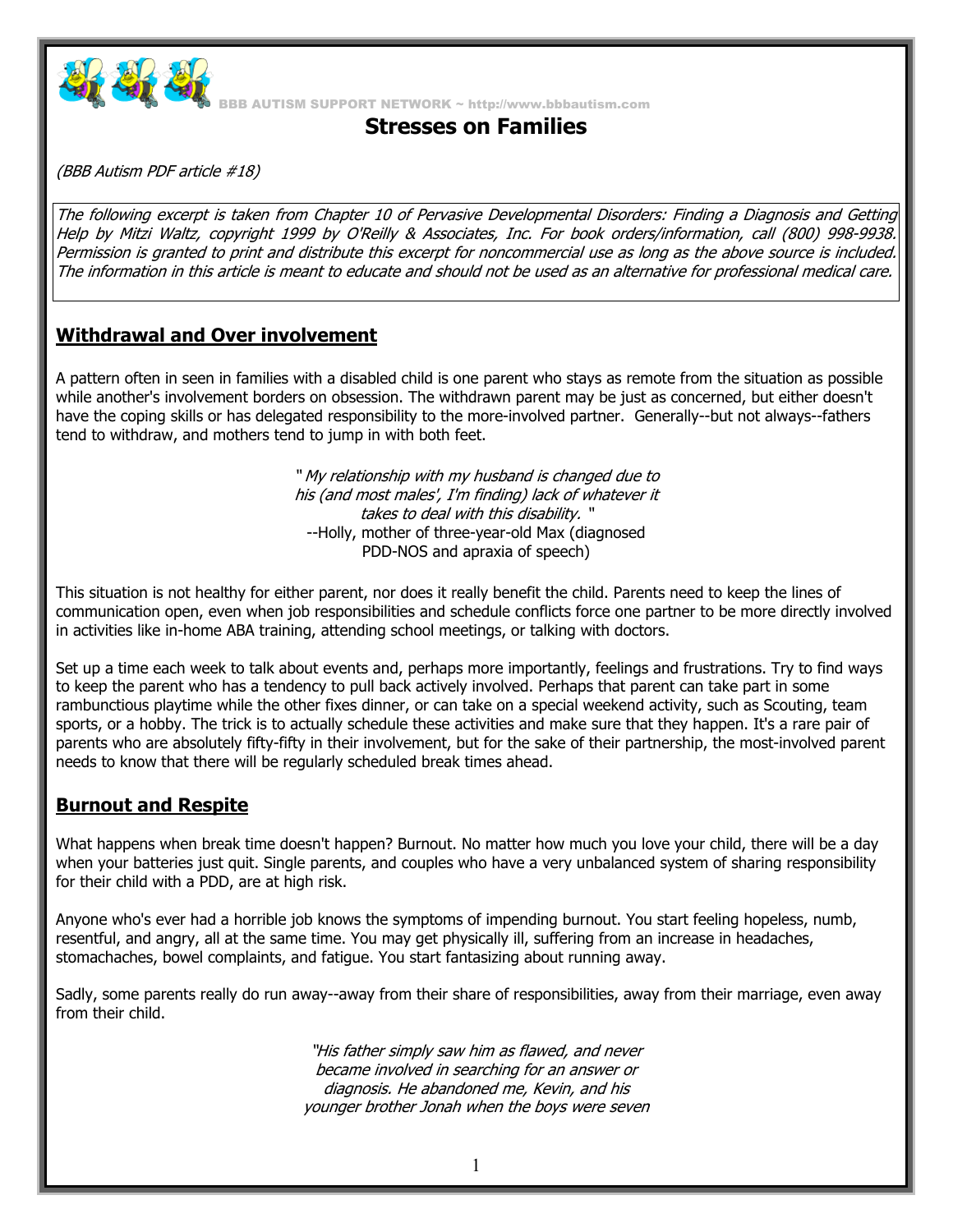

and five, respectively. After I fought through the courts for support, he surfaced for occasional visits, but lives out of town. He never asks what is wrong with his son, and isn't careful with him when they are out in public. Jonah, who is thirteen now, "parents" his brother when the three of them are together." --Cindy, mother of fifteen-year-old Jeffrey (diagnosed verbal dyspraxia with "autistic-like" features)

Don't let this happen to you or your partner. It's okay to say that you're overwhelmed. Only then can you look for a way to remedy the situation. If you have trouble doing it on your own, a good family counselor can help you set up a schedule that gives you some time off to clear your head, take a class, or just enjoy a quiet cup of tea or a game of golf. Usually it doesn't take much to lift the burden of your day-in, day-out duties--but you do have to ask.

Like Jeffrey's father, some parents deal with feelings of guilt embarrassment, and shame with denial. These feelings are anything but easy to work out--particularly for men (or women) who have trouble articulating their emotions. A little understanding can go a long way.

Single parents, and couples who want their time off to be time together, should access respite-care services if they are available. Respite providers are trained to care for disabled youth and adults for the afternoon, overnight, or even during a family vacation.

> "Dhylan is very hard to manage at times, and therefore we don't go out without him (kind of like the American Express card). We just applied for respite care and are hoping we get it. A break is so important." --Sally, mother of four-year-old Dhylan (diagnosed PDD-NOS with autistic features)

Respite care may be available at no or low cost through community agencies, public or private. A county caseworker or local disability organization should be able to put you in touch with respite resources in your area.

As an alternative, perhaps you can set up an informal respite arrangement with one or more parents of children with disabilities in your area. For young children, playgroup co-ops can be a great idea, and they're one that many parents are already familiar with. The same concept can work with older kids and even adults cared for at home too, and can be extended to cover overnight care and occasionally longer visits.

If you have the financial resources, of course, you could hire someone with appropriate training to provide respite services in your home on occasion. If a nearby college has a special education degree program, students may be able to earn extra credit and gain valuable experience, as well as earning some money, by caring for your child.

Summer day-camp programs, overnight camps, "parents' night out" programs, and other options are also available for giving yourself some much-needed time off. It's not a selfish thing to do at all; in fact, avoiding burnout is an essential part of being a good parent for a child with PDDs. The sanity you save may be your own!

### **Resentment**

Resentment is an ever-present emotion in families affected by disabilities. Unfortunately, it usually festers away in private, only surfacing when an argument crosses the line of civility. It's hard not to feel resentment when this diagnosis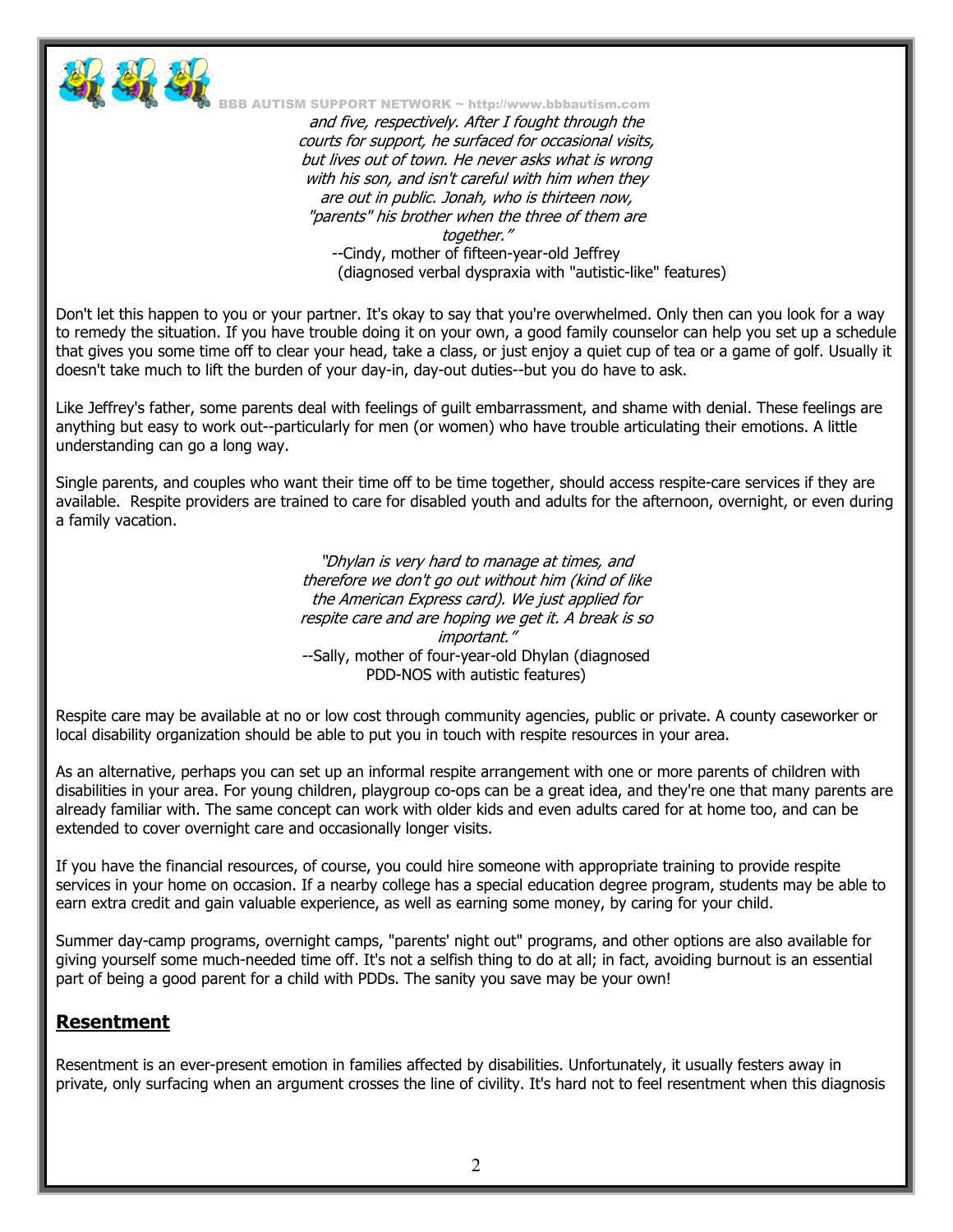

can take so much away your life: free time, undisturbed sleep, quiet mealtimes, the ability go places with your old friends and their "normal" children, community approval, financial security ... the list goes on.

> "My husband has had to put off finishing school and finding a career in order to stay with my son during the day. He feels some resentment towards that, but now we have the common goal of our son to keep us warm." --Shayna, mother of three-year-old Max (diagnosed multisystem developmental disorder)

Resentment is the result of feeling like you're not getting a fair shake, so it's important that any suffering that's being done for the child's sake is validated by other family members. No one should feel like a silent martyr (and with any luck, no one will act like one either).

Siblings may harbor more resentment toward their disabled sister or brother than they're willing to admit. We'll discuss this in the "Siblings" section later in this article.

# **Genetic Blame**

Family problems are often compounded by the red herring of "genetic blame": whose crummy genes caused this PDD problem anyway? You would be surprised at how often this unspoken issue underlies arguments that only appear to be about disciplinary methods or parenting style. When it finally comes out into the open, watch out!

Parents and relatives all need to know that PDDs are neither rare nor exclusively found in your respective families. You could not have predicted that your child would have this diagnosis, not even if you had discussed every unusual relative in your respective family trees before procreating. Nor could a professional genetic counselor have been of much use.

It may also be useful to remind each other about what's good in your genetic heritage or your partner's. The same side that passed on the genes for PDDs probably also passed on many wonderful characteristics, which hopefully your child will also share.

Also, make an agreement with your partner early on that if your parents or other family members try to start a genetic blame conversation, you will nip it in the bud immediately.

### **Parental Neuropsychiatric Problems**

There are real parenting issues that have to do with genetic heritage. PDDs are, at least in part, inherited disorders. It is not uncommon for one or both parents to have neurological difficulties of their own, and these may make it even harder to raise a child with a PDD.

It's been said by some professionals that a few of Bruno Bettelheim's "cold and distant" mothers of autistic children may have actually been suffering from mild forms of autism themselves. Certainly, parents of children with PDDs have a slightly higher incidence of depression and other mental disorders, as well as a higher incidence of health problems in general, perhaps related to an underlying immune-system dysfunction. Some of this may be genetically based, although some may derive from being in a difficult situation.

It's best to be open about these problems with your medical provider. Medical care and counseling for your own neuropsychiatric problems can help you feel better, and that alone will make you a better parent. You will be more available to your child, more patient, and less easily stressed.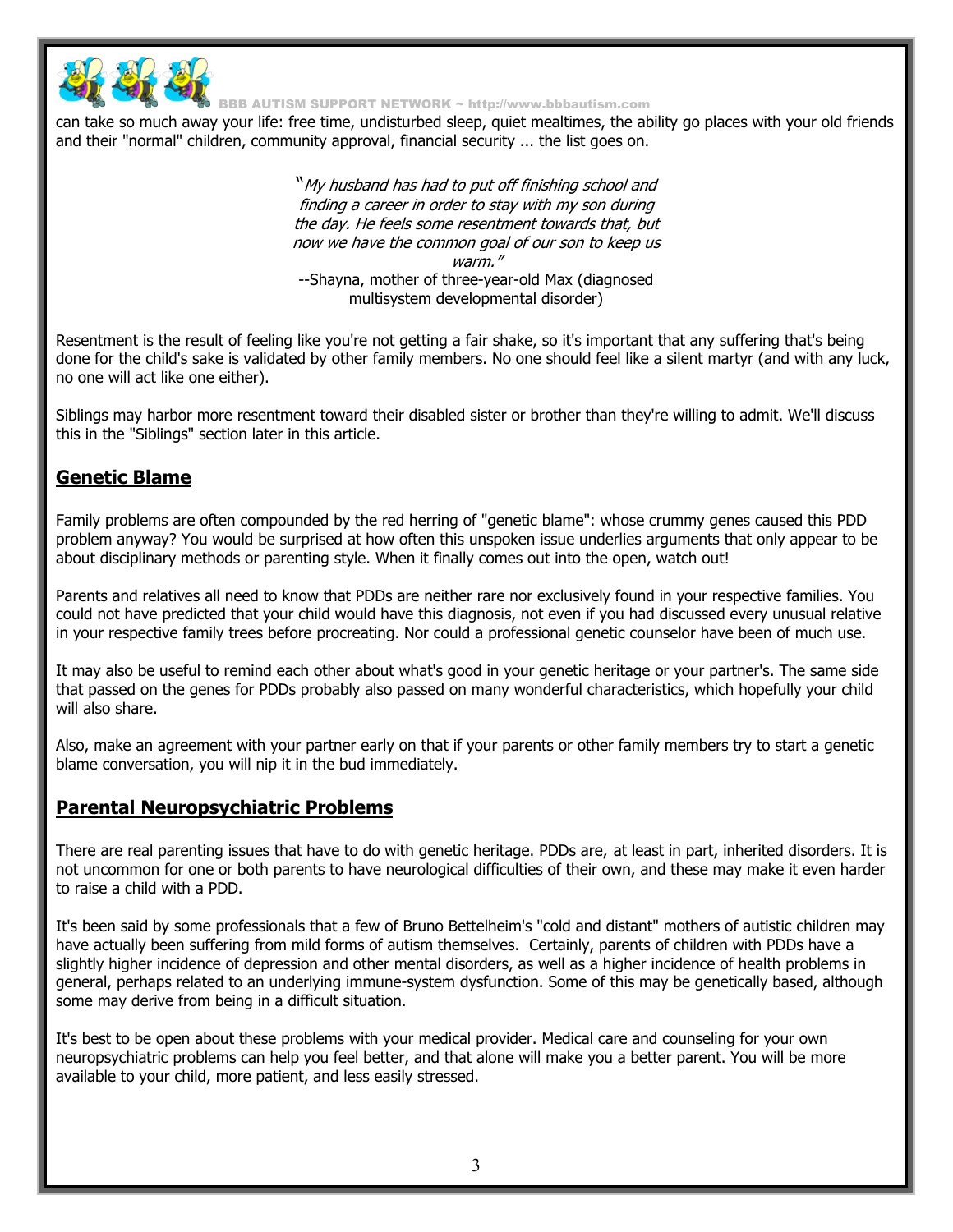

Unfortunately, it isn't always to your advantage to let state or school authorities know if you are experiencing mental or physical problems. There are many people in social services and education who have negative attitudes about parents with psychiatric or neurological diagnoses. They may not take you seriously when you discuss your child's needs, and in some cases you may even be danger of losing your children.

# **Siblings**

When a child is in crisis, the everyday problems of her brothers and sisters seem to recede into the background. Reactions differ. Siblings may become superachievers to get their share of the attention--or they may seek negative pursuits, for the same reason.

Resentment is also a natural reaction when another child in the family takes more attention and more financial resources than you do.

> "Our child's siblings are wonderful with him, however, they do sometimes feel that he gets away with more. But so far we have been able to talk this out with them." --Julie, mother of four-year-old Sean (diagnosed PDD-NOS)

Problems faced by the siblings of disabled children are beginning to get more attention. Books are available that discuss typical reactions. One of the best is Views from Our Shoes: Growing up with a Brother or Sister with Special Needs (Meyer, Woodbine House, 1997). It's an excellent guide to sibling issues, and it's written from the children's point of view.

Chat groups and workshops can also help. You may be able to get your other children involved in SibShops, which are part of a Seattle-based sibling-support project. SibShops and similar workshops give siblings a chance to meet other kids their age who share their situation. With a little help from adult facilitators, these workshops can help siblings talk about their feelings and fears. Friendships are frequently a nice side effect.

You can find an international directory of sibling support groups, including SibShops, at http://www.chmc.org/departmt/sibsupp/sibshopdirectory\_map.htm This site also has links to a variety of online and offline resources for siblings.

The behaviors of people with PDD-NOS or atypical PDD can be difficult for siblings to deal with. If your child has behaviors that are aggressive or assaultive, dealing with these is the first order of business. It's not fair for your other children to be at risk for actual harm. If you need this kind of help, call a behavioral professional immediately.

You may need to take special steps to safeguard the personal property of your other children, and to ensure that they have a quiet place to get away from your disabled child's tantrums, loud noises, or intrusive behaviors. Some of the solutions are not things that most parents would normally want to do. Possibilities include putting a keyed lock on a child's door, situating children's bedrooms as far apart in your home as possible, and providing niceties like a telephone, television, computer, or stereo in the child's room (or in a lockable family room) to permit their uninterrupted use. You'll have to set rules for the use of these devices that prevents the sibling from withdrawing into couch-potato land, of course.

It goes without saying that a fair share of your time is far more important than possessions, space, or even privacy. It's essential to make some special time for your other children. Some parents have a meal out, go to a movie, or enjoy an activity with their other children each week, and swear by the results. Ensure that your other children can find time to talk with you about school, friends, ideas, and concerns, without interruptions from your child with a PDD. You may need to be flexible about bedtimes one night each week, allowing another child to stay up just a bit later than usual to enjoy some one-on-one time with you. Another way to carve out time is to wake one child up a bit early once a week for a cup of cocoa and some quiet talk.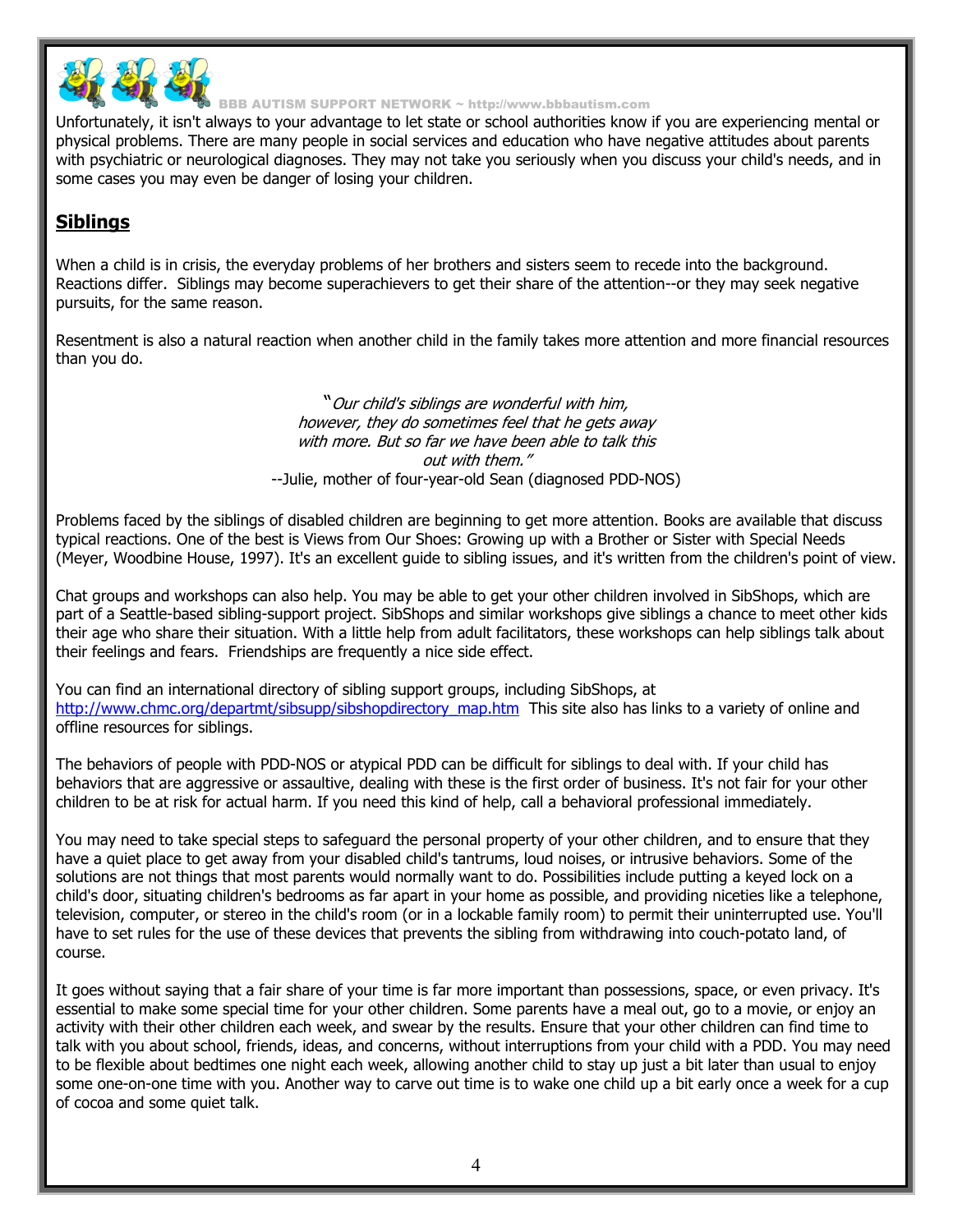

 Your extended family may be able to help by taking up some of the slack. Grandparents, aunts and uncles, or older cousins may be available to take on some minor duties, such as transporting another child to soccer practice twice a week. Some grandparents may be willing to fund enrichment activities or excursions together.

Many parents have special friends or neighbors who might be willing to get more involved, if you ask--this system can work out very well if you can recruit the parents of a sibling's friends. Family friends, and other trusted adults in the community, can act as mentors and advisors, and help your other children pursue personal interests.

Most siblings do have worries and questions about PDDs, and they may be afraid to talk to you about their fears. Children are exquisitely sensitive to family stress, and they don't want to burden you with more. It's essential for their well being that these issues be put on the table, though. Common fears include wondering if their sibling is going to die from his illness, worries about possibly dangerous medication, feeling different from other children who don't have a disabled sibling, being teased because of their sibling's odd behaviors, and fear that their parents are unconcerned with their needs because of the other child's demands.

Quality information is the key. There are some films available that can help you start the conversation. What's Eating Gilbert Grape?, starring Johnny Depp and Leonardo DiCaprio, is a particularly good one, as is the Dustin Hoffman-Tom Cruise film Rain Man, although both portray individuals with more severe forms of autism. Short videos for siblings may be available through disability advocacy organizations as well.

Children's books on autism, of which there are quite a few, may be more frightening than reassuring to siblings of children with PDD-NOS or atypical PDD. They may fear that their brother or sister will become "worse," like the child in the story, or they may not identify their sibling with the more severely autistic child at all. Teens may find books by highfunctioning autistic writers like Donna Williams or Temple Grandin interesting and informative.

Adolescent and adult siblings may resent the very real impact on their future of having a brother or sister with a disability. As Joe's quote in the section "Financial problems," later in this article, illustrates, siblings may lose out on a lot, including opportunities for higher education, participation in community sports leagues, music and dance lessons, having a car, or (as explored to tragi-comic effect in Rain Man) receiving an inheritance.

They may also fear that as their parents age, they will be expected to take on increasing responsibilities for their sibling- and this is not an unreasonable worry. You may indeed need to pass on guardianship at some point. This is something that should be discussed and understood as early as possible.

As siblings approach the teen years, where family conflicts can get especially difficult, parents will need to ensure that each child has activities that give him a chance to shine on his own. School activities, religious youth groups, and volunteer organizations can be good choices if money is tight due to medical bills.

Quite a few parents interviewed for this book report that their children have become fierce advocates for their brother or sister with a PDD. Some have even chosen careers in medicine, teaching, or psychology due to the influence of their sibling's struggles.

Other parents noted that siblings have been therapeutically important, particularly when it comes to helping their child with a PDD learn language and social skills. Children can insist on interaction in ways that adults can't seem to get away with. Basically, they know how to make it fun--and we should always let them know how much we appreciate their efforts.

## **Lack of Family Support**

If it takes a village to raise a child, some extended families of autistic-spectrum children don't see themselves as part of that village.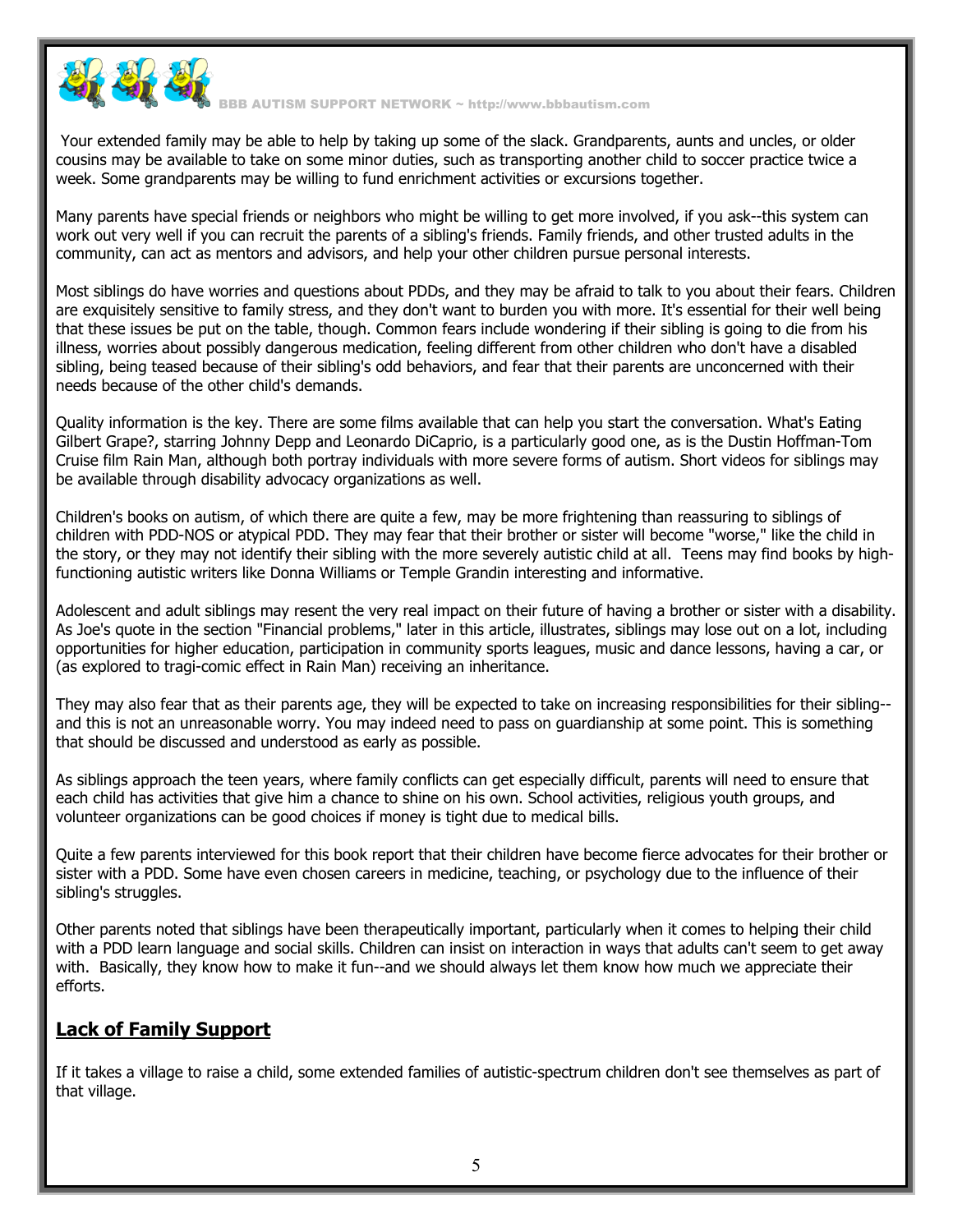

"As far as the extended family, most of them act like Doug doesn't even exist. That's mainly on Doug's father side of the family. On my side, Doug is just kind of "there," nobody really does much with him. I don't have much help or support from them." --Debbie, mother of eleven-year-old Doug (diagnosed PDD, fragile X syndrome, and sensory integration disorder)

You ought to be able to turn to your own parents and other relatives for support and encouragement, but it isn't always possible. Many families of people with PDDs find that their child is passed over for family activities, such as invitations to grandmother's house for Christmas or trips to the mall with siblings. Some family members even neglect to send birthday cards.

Sometimes the problem is simply a deep-seated prejudice against disabled people, and you can't do much about that. Often it's related to a lack of adequate information about the child.

> "It has been a source of tension in the family because, with my son at least, diagnosis is not clear-cut. He is not classically autistic and is, in fact, very affectionate and related to his family, both immediate and extended. There are those in the family who think nothing is wrong and say we are Stigmatizing him by seeking help. There are others who think he is just poorly disciplined and out of control." --Jennifer, mother of three-year-old Joseph (diagnosed atypical PDD)

It might make you feel uncomfortable to do so, but you can share evaluations from your child's school or doctor with the family member(s) who seem to question the disability's existence. Some parents have even brought a grandparent along for a psychiatrist or doctor visit, with hopes that hearing the diagnosis from an expert in a white coat will help it be accepted at last. You might want to discuss this possibility with one of your most accessible professionals, perhaps asking that they deliver some suggestions for helping your child along with information about the disability.

# **Community Isolation**

 All it takes is one embarrassing episode in the checkout line or at the public park to make the average parent want to crawl under a rock. Every time the worst happens, the impulse to withdraw from public life is amplified.

> "We cannot do anything with him, except go for car rides (this calms him), walk with him (he needs the motion), and bring him to the playground. He prevents people from talking to each other with his noise and disruptions. He is not communicative, he is hyperactive, and he makes weird noises. We cannot even bring him out to eat. We try to shop in the early morning when the stores are empty." --Joe, father of seven-year-old Kyle (diagnosed PDD with autistic features)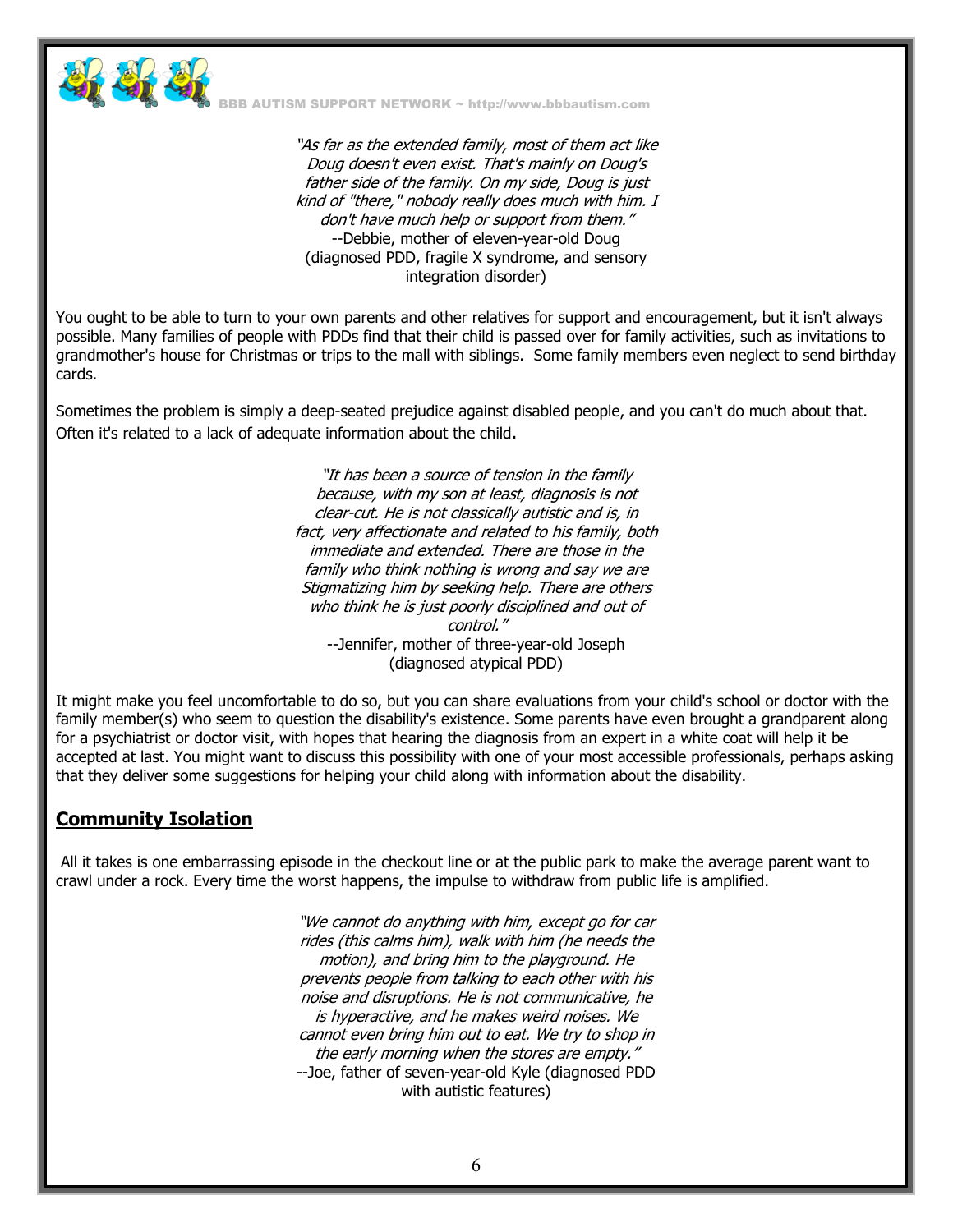

One of the most difficult areas for family members of people with PDD-NOS or atypical PDD is dealing with rude or clueless remarks from strangers. Children with PDDs are rarely beneficiaries of the sympathy factor. There's no wheelchair or leg brace to signal, "This is a disabled child," so onlookers may assume that they're witnessing willful misbehavior. Some are quite vocal about letting parents know it, which can do a number on your self-esteem.

Some people carry cards explaining the problem that they can give to busybodies. Others have a canned speech for these situations, such as "My daughter has a neurological problem that can cause [insert the unusual behavior of the moment here]. I'm sure you understand."

You may be tempted to add, "In other words, she's disabled. What's your excuse?" although it's probably not a good idea. You may also be tempted to avoid the problem altogether by disappearing from public view. But isolation is a breeding ground for depression, and it does a child with social deficits no favors, either. But what about parents?

It's sadly true that the friends you had before your child's problems became evident may fall away. You'll have to be the judge of whether the cause is fear, prejudice, dislike of your child, or simply the fact that you have less free time to spend with friends than you used to. Disability support groups are frequently a source for new, and potentially rewarding, friendships. On the other hand, you may struggle mightily to hold onto friendships that have no relationship to PDDs, just to avoid having your child's disability permeate every aspect of your life.

As for being included in community activities, such as attending civic events or religious services, you will probably have to turn educator to make a place for your family. Some religious bodies do have formal programs for including people with disabilities in services and religious life. Check at the national, regional, or diocese level to find out what's available. Religious life is one area that many parents interviewed for this book cited as an island of acceptance in the larger community.

Other interest groups, from car clubs to the Grange to volunteer organizations, may also be able to find room for you, either with your entire family or as an individual participant. Be direct: ask how your child (or your hectic schedule) can be accommodated.

In the US, the Americans with Disabilities Act (ADA) was passed specifically to ensure that people with disabilities have equal access to community life and facilities. If your child's condition is causing discrimination against your entire family, the ADA covers you, too. The European Community charter and some European countries have similar regulations--and legality aside, full inclusion is certainly the ideal that people everywhere should aspire to. Don't be afraid to assert the natural right that you, your child, and your family have to participate in everyday life whenever possible.

## **Financial Problems**

PDDs can be a financial drain, and that's a family strain. Parents do cite money woes as a major source of family stress.

"We've spent about \$11,000 out-of-pocket in four years! We had to recently use our home-equity line of credit to pay for this, and haven't been able to save money for our older son's college (we have four kids, ages seventeen through seven). We rarely can afford nice vacations, music lessons for the other children, etc. I drive a car with 200,000 miles on it because we cannot afford a replacement." --Joe, father of Kyle

As this father's words indicate, money problems are about more than a low bank account balance. Other family members may miss out on important opportunities or do without some material things. Unless the situation is thoroughly and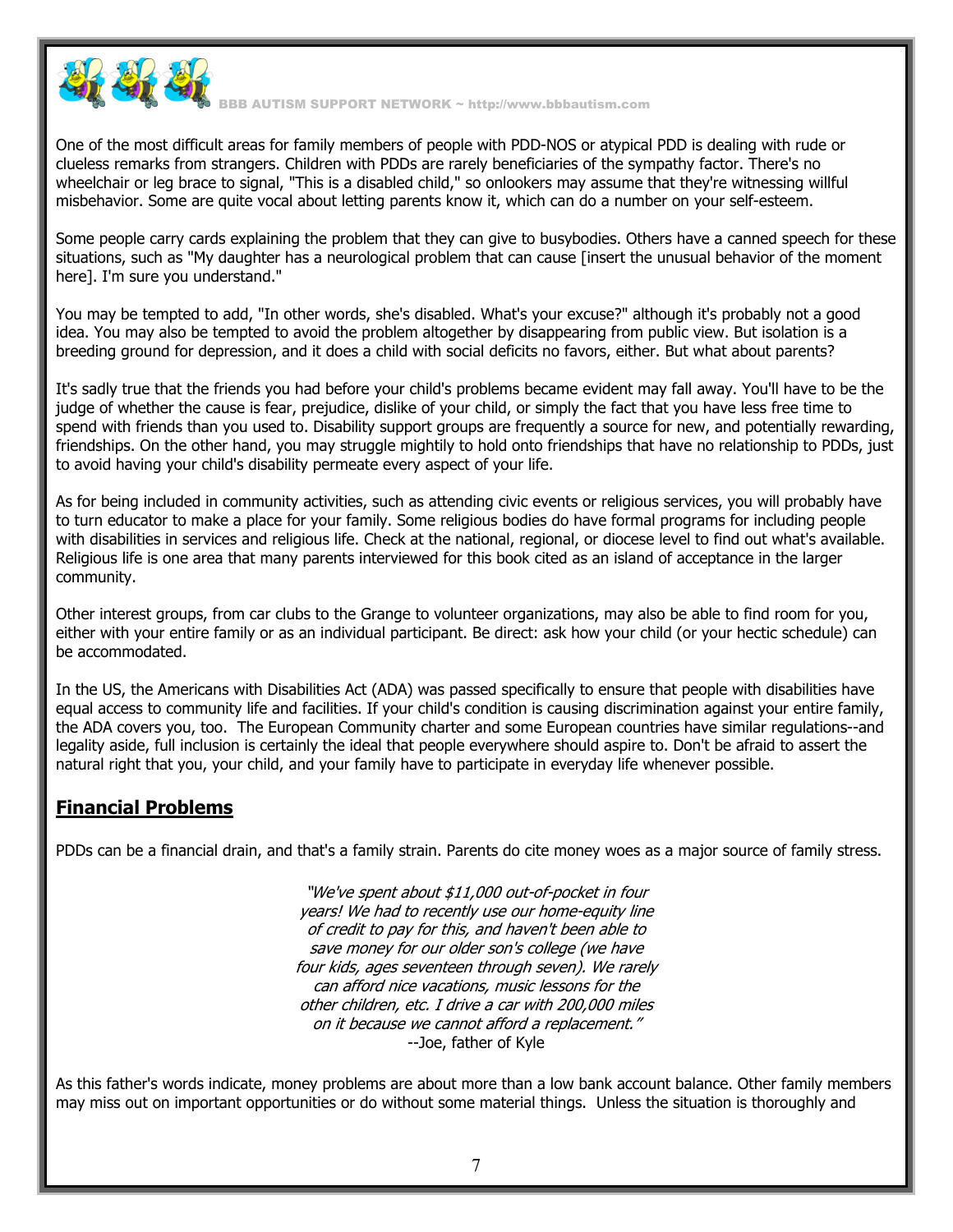

regularly discussed with them, they may not understand why the person with PDDs needs are costing so much, and why they are a family priority.

Social services programs are both a source of assistance and a source of financial difficulty for many families. Job choices and saving money for future needs may be jeopardized by these programs' earning and property rules. Parents who want to take advantage of these services and still meet their responsibilities to their other children (not to mention to themselves) may need specialized financial planning

# **Family Therapy**

Finding professional help for family problems isn't always easy when a person with a PDD is part of the equation, because few family therapists know much about neurological disorders. The wrong therapist can cause irreparable harm by once again blaming the parents for the disorder, looking around for nonexistent sexual abuse, or inflaming feelings of guilt or resentment in one partner.

> "The last thing we needed was for the therapist to goad us into a fight during the session. We are dealing with an incredible amount of stress. At the end of the hour, he got to leave. We got to go home steaming, our problems still unresolved. When we hadn't gotten around to talking about making any positive changes after three sessions, we decided to call it quits."

Parents interviewed for this book cited many negative experiences with traditional models of family therapy, particularly when sessions were conducted by inexperienced or "old-school" personnel. Parents of autistic-spectrum adults interviewed for this book had particularly heinous tales to tell from the "bad old days." But in the hands of a competent, experienced professional, family therapy can be a positive growth experience for people dealing with PDDs.

> "My main sources of strength are the autism news list on the Net and the other parents at therapy." --Dorthy, mother of five-year-old Jesse (diagnosed PDD-NOS with autistic tendencies)

According to parents who have tried family therapy, there are two models that seem to get the best results: "whole family" approaches that may include working separately with parents, siblings, and the patient, then bringing everyone together on a regular basis to hash out interpersonal issues; and group therapy sessions that involve several parents. The latter can provide families who are new to the diagnosis with a built-in support system, and participants in well-run groups report a growing sense of confidence as they, too, are able to pass knowledge on to others.

The focus of either approach should be less on "fixing" dysfunctional family systems than on empowering family members with new coping skills and providing a safe place to work out conflicts. Some therapeutic groups for parents operate more parenting classes, with speakers invited in to discuss various topics of concern to the group.

## **Separation and Divorce**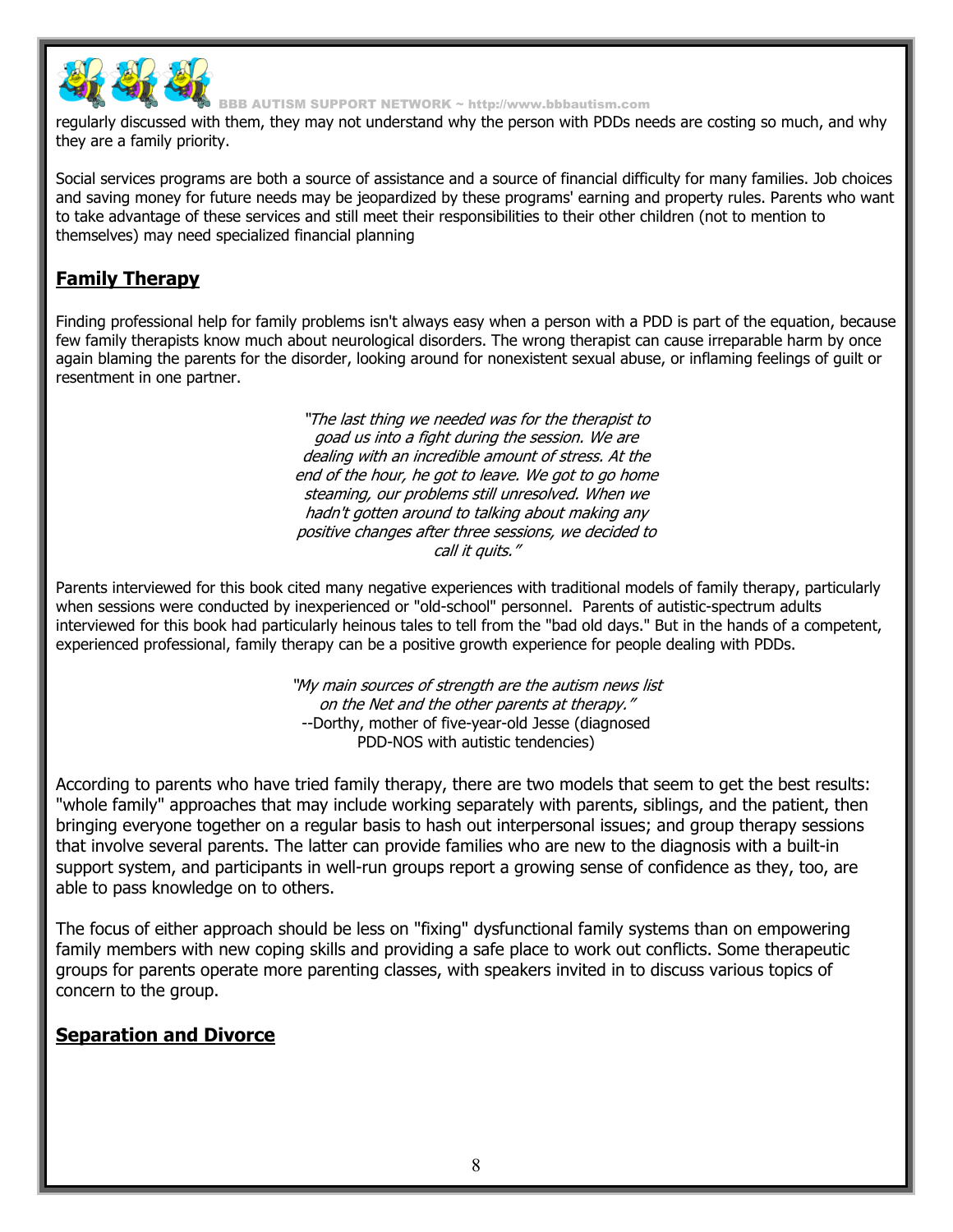![](_page_8_Picture_0.jpeg)

Marriages suffer when a child is disabled. The legal aspects are beyond the scope of this book, but it is important that parents of child with PDD-NOS or atypical PDD who do choose to end their relationship take the child's special needs into account.

Issues may include:

**ED** Custody arrangements that allow both parents access to the child and respite. These arrangements may constrain the parents from living too distant from each other, which can be a difficult situation.

 Financial settlements that take into account the added expenditures needed to care for a disabled child, possibly including extended alimony for a stay-at-home parent.

**Financial arrangements to ensure that both parents will be responsible for the child's needs after the age of** eighteen (most divorce decrees only cover support until the age of legal majority).

Written agreements about which parent will pay for medical bills, tuition, therapy, and other expenses related to the disability, and to ensure that health insurance coverage is maintained.

 Special agreements may be needed if the divorce is due to abuse, neglect, or substance abuse by one parent, in order to protect the child.

There's very little good that can be said about families splitting up, unless it's for reasons of safety. Parents should simply do their best to ensure that each partner's relationship with the child(ren) is maintained. Professional help, either in the form of social-worker aid or family counseling, is strongly advised.

# **Single Parents**

Couple problems are plenty of trouble, but it's trouble that those going it alone sometimes wish they had. No matter how ineffectual one half of a couple is, your partner is still an adult sounding board and a shoulder to cry on.

Single parents also face increased financial pressure, and have terrible time getting meetings with school districts, doctors, and other helpers to fit into their schedule. Voicemail, pagers, email, and fax machines can be the single parent's best friends. You may also try to fit several appointments (school, psychiatrist, and pediatrician, for example) into one day off work. If your child has a low tolerance level, however, the results may not be great.

Some therapists do offer evening and weekend hours, and school districts can often be convinced to hold early-morning meetings. You may need to work with an advocate who can represent you at meetings. A friend, relative, sitter, or professional hired specifically for the purpose may be able to take your child to medical appointments.

And don't forget to take some time out for you--if you can find it! There's nothing like a child with a PDD to stop any semblance of a post-breakup love life. The time commitment alone may take you away from the dating world for years, and explaining what your home life is like could turn off a potential mate.

> "Theron's behavior problems keep me from finding a partner to share my life with, as his father left six years ago. His two younger brothers have many of the same problems, though not the same diagnoses, so my attention is divided fairly equally amongst them, none for me!" --Ann, mother of eight-year-old Theron (diagnosed PDD-NOS, psychotic disorder, borderline intellectual functioning)

Single parents have more reason than any others to seek allies in their extended family or community. Respite care and quality after-school care are absolute necessities. Foster grandparents programs, Big Brothers, Scouting, religious institutions, and parent groups can all be part of your web of support.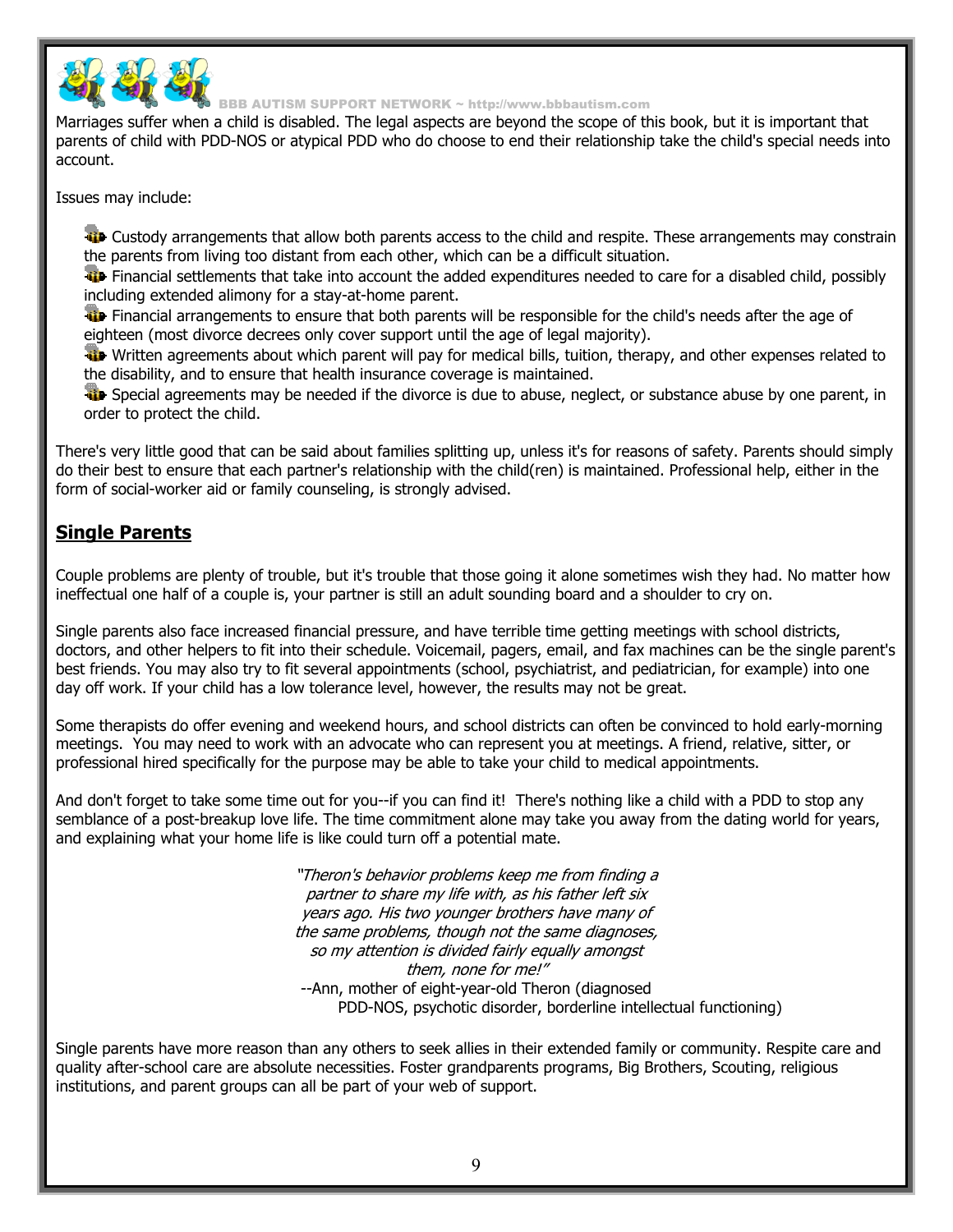![](_page_9_Picture_0.jpeg)

### **Multigenerational Living**

If you're part of the "sandwich generation"--caring for children and aging parents at once--your family also faces extra stress.

Older relatives in the home can be a wonderful addition to your life, but if they have many medical needs of their own or can't handle the behaviors of your child with a PDD, the situation will eventually explode.

An extra pair of hands is a must in these situations. In the US, Canada, Britain, Australia, and most parts of Europe, home health aides are available for frail or disabled elderly people, even when they are cared for by their children. Private social-service agencies and religious institutions may also be able to provide assistance.

Housekeeping help may give you more time for the important stuff, if you can afford it. Again, volunteer help or public assistance may be available in this area. Contact your government department for services to the elderly for more information, and be sure to explain that you have the extra burden of caring for a disabled child.

As with siblings, you may need to take special care to ensure that older relatives are safe from aggressive or assaultive behaviors, and that they can secure their possessions and peace of mind. Locks, latches, intercoms, and soundproofing can help in some situations.

### **Noncustodial Parents**

In some countries, and in some US states, parents are told that they must give up legal custody of their child to the state if he needs publicly funded residential services. Disability advocacy organizations can help you sort through various options.

Giving up custody need not mean having no input. However, some programs are so unused to parental involvement that they aren't sure how to include family members in the lives of their institutionalized clients. Set up a meeting to discuss the ways you can help your child, activities you want to continue to share and, if applicable, issues related to financial management and personal safety.

Although full independence is every parent's goal, some adults with PDDs do continue to need help and oversight long after the age of 18 or 21--and retaining a close relationship with one's parents is valuable in and of itself. Custody issues can get in the way here, however. Once your child has reached the age of majority, you don't have the right to determine her medical care or to control any other aspect of her personal life. You may find yourself shut out of important decisions about housing, food, medical care, education, and vocational choices. If your child is able to handle these choices alone, that's great, even if you don't always agree with her decisions. For many families, the problems occur when the adult child's friends, therapists, or professionals with various programs start calling the plays. You may not be sure that your adult child is in agreement with these decisions, and sometimes these individuals will deliberately try to prevent you from having access to the decision-making process. Your input can help ensure your child's safety and keep his personal needs met. You may need to take legal steps to make sure that you stay in the picture.

Divorce can also prevent parents from retaining full custody. Both parents' level of personal and financial involvement should be written into the divorce settlement. If the settlement is unsatisfactory, or you are being prevented from involvement in your child's life, you will need legal help to assert your custodial rights.

Medical care is a frequent sticking point. If parents disagree about the right medical approach (for example, if one is totally opposed to using medications and the other is not, or if one prefers a traditional approach while the other is into alternative therapies), they may need to use the services of a counselor or arbitrator to work things out. Alternatively, parents may be able to agree on a practitioner or program, and simply agree that both will abide by recommendations of this third party.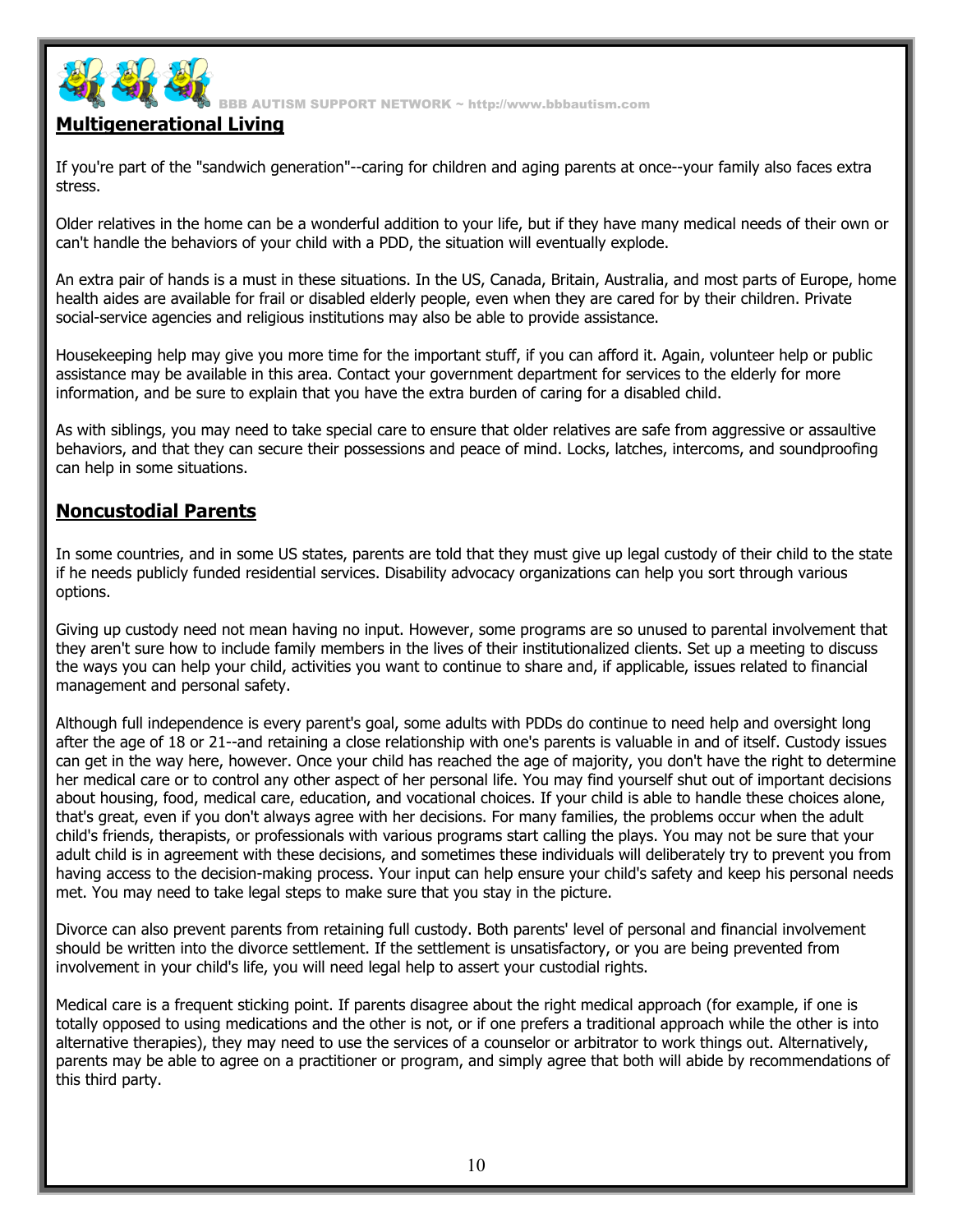![](_page_10_Picture_0.jpeg)

Worst of all is the situation of having your children forcibly taken from you. This has happened to parents of children with neurological disorders when uninformed social workers thought the child's behavior resulted from abuse, especially when the disorder had not been diagnosed before the action took place. Parental neuropsychiatric problems are often a complicating factor in such cases. Of course, families of people with PDDs are not immune to abuse, neglect, or parental substance-abuse problems, either.

If you feel that you are at risk of losing custody of your child to state or to an ex-spouse, do not delay in seeking legal (and medical) support. Disability advocacy organizations may be able to provide you with advice and, in some cases, legal assistance.

## **Adoption and Foster Care**

Although hard numbers are not available due to confidentiality laws, it's well known that childhood disability is a major factor in adoption and foster care placements by natural parents. Some simply don't have the knowledge or resources to take care of a child with a potentially lifelong disability. Tragically, these children are among the hardest to place. Parents who step up for this duty deserve a medal and may need special support.

> "Stevie was originally diagnosed as deaf, which is why I got him, as I sign. He was three and a half years old when first diagnosed with autism. I'm in the process of adopting him. His deprivation was so severe we aren't sure just how much is the autism and how much is the deprivation.

Unfortunately, Early Intervention wasn't an option in his case. All diagnosis, progress, services, schooling, etc., started 21 months ago, when he came to live with me.

Finding community resources has been the biggest thorn in my side. We are hooked up with a regional center that tends to pass the buck to the foster agency or school district until the adoption is final. Our FFA [foster family agency] has not been helpful in any way. No backup, no help finding babysitting services, it all falls on me. I'm not complaining, honest, I wouldn't trade my life now with Stevie for anything!

As I am raising Stevie as a single mother, I can tell you that I have depleted most of my savings and live hand-to-mouth many months. Even though I receive a monthly stipend for him, it hardly covers the cost of shoes! It's a great struggle, but I have great faith and trust in a Higher Power ... if I didn't, I couldn't survive."

--Roni, foster parent, and soon to be adoptive mother, of five-year-old Stevie (diagnosed atypical autism)

Some foster-care and adoption agencies that work with special-needs children have more to offer than Roni's. Private agencies for the disabled could help those that do not, but communication between the public and private sectors is